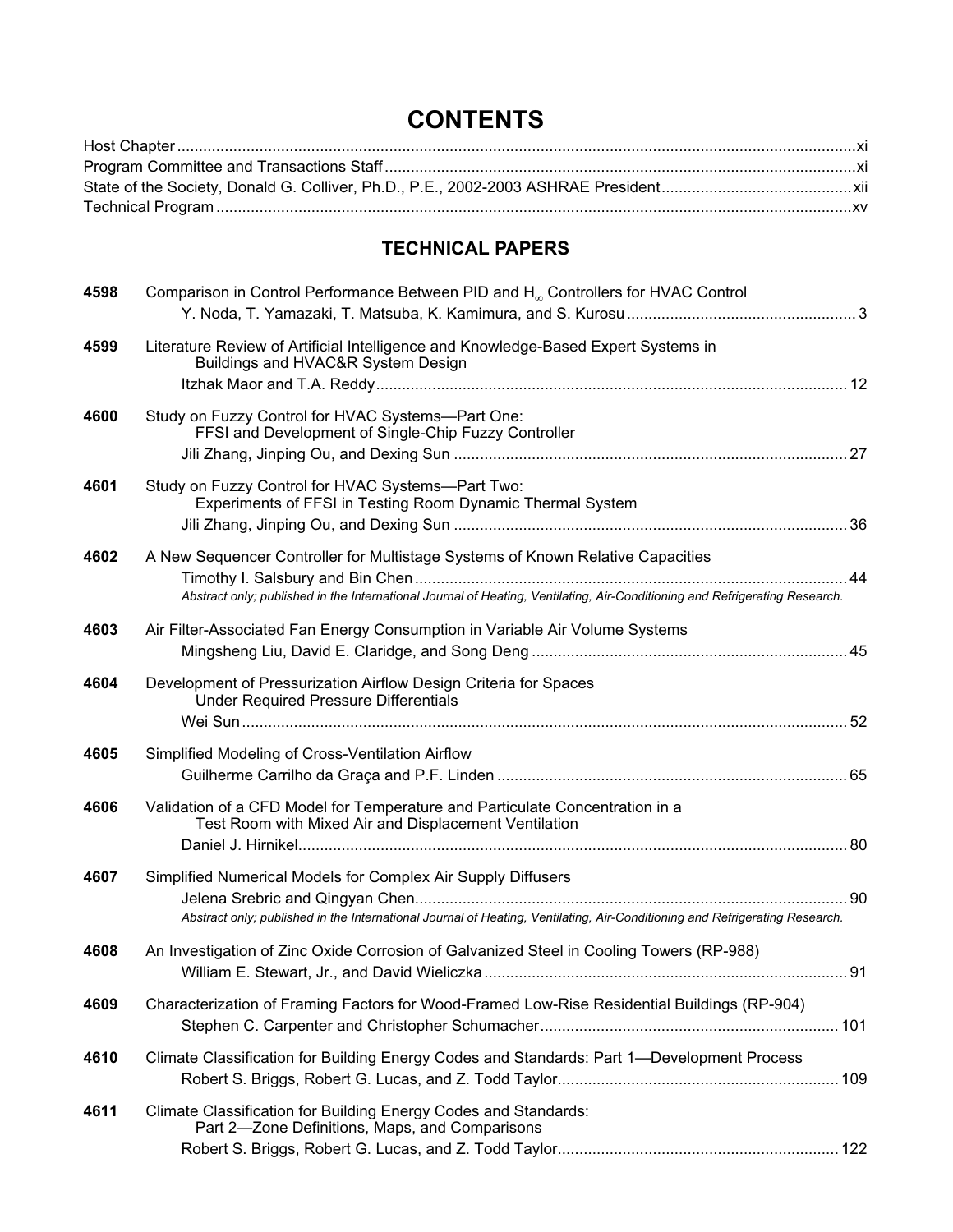| 4612 | Comparison of Four Models for Thermal Response Test Evaluation                                                                     |  |
|------|------------------------------------------------------------------------------------------------------------------------------------|--|
| 4613 | Demonstration of Multimedia Electronic Information Enhancements for a<br>Handbook Chapter CD-ROM: Overview (RP-1017)               |  |
|      | Ergun Akleman, Jeff S. Haberl, Frederic I. Parke, Sajan Skaria,                                                                    |  |
| 4614 | Determining Undisturbed Ground Temperature for Thermal Response Test                                                               |  |
| 4615 | Economic Prediction of HVAC Systems at Different Design Stages                                                                     |  |
| 4616 | Effects of Environmental Conditions on the Sorption of VOCs on<br>Building Materials-Part II: Model Evaluation (RP-1097)           |  |
| 4617 | First Principles Modeling of Thermal Sensation Responses in<br><b>Steady-State and Transient Conditions</b>                        |  |
|      |                                                                                                                                    |  |
| 4618 | Impact of Operating Hours on Long-Term Heat Storage<br>and the Design of Ground Heat Exchangers                                    |  |
| 4619 | Improving the Process of Certified and Witnessed Factory Testing for Chiller Procurement                                           |  |
| 4620 | Integrated Retrofitting Strategy for Enhanced Energy Efficiency in a Tropical Building                                             |  |
| 4621 | Microbial Volatile Organic Compounds with Emphasis on Those Arising from<br>Filamentous Fungal Contaminants of Buildings (RP-1072) |  |
| 4622 | Moisture Sensor Technology-A Summary of Techniques for<br>Measuring Moisture Levels in Building Envelopes                          |  |
| 4623 | Performance of an Air Cooling Coil Under Frosting Conditions                                                                       |  |
| 4624 | Recent Activities on Solar Air Conditioning                                                                                        |  |
| 4625 | <b>Evaluation of BIPV Power Generation Characteristics</b>                                                                         |  |
| 4626 | Effects of Improper Product Loading on the Performance of an Open Vertical Meat Display Case                                       |  |
| 4627 | Numerical Investigations into the Performance of Doorway<br>Vertical Air Curtains in Air-Conditioned Spaces                        |  |
|      |                                                                                                                                    |  |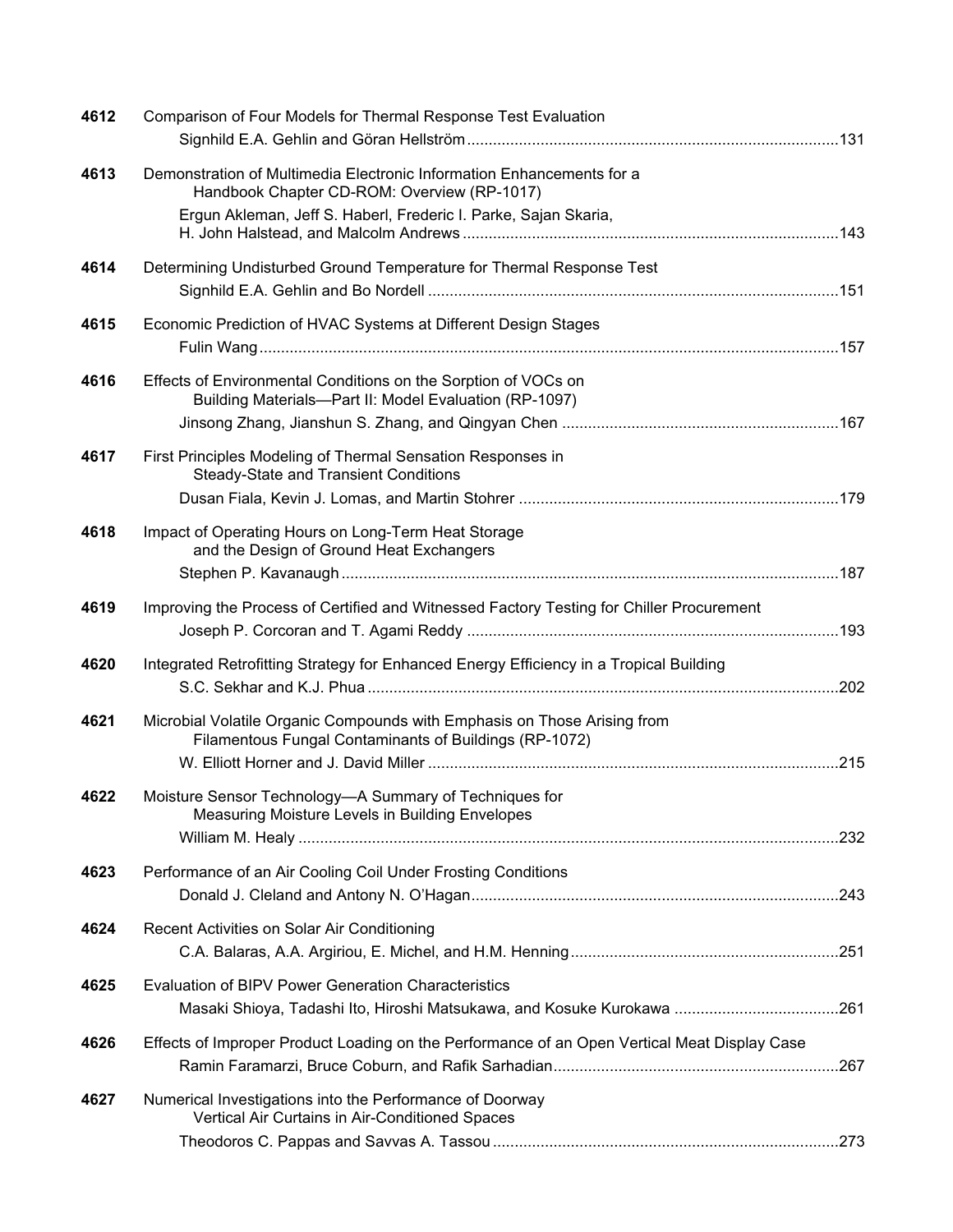## **SYMPOSIUM PAPERS**

| <b>CH-03-01 Advances in Supermarket Refrigeration</b>                                                                                                                                           |  |
|-------------------------------------------------------------------------------------------------------------------------------------------------------------------------------------------------|--|
| Analysis of Advanced, Low-Charge Refrigeration for Supermarkets                                                                                                                                 |  |
| Secondary Refrigeration-European Experiences                                                                                                                                                    |  |
| Effects of Improper Product Loading on the Performance of an Open Vertical Meat Display Case<br>Ramin Faramarzi, Bruce Coburn, and Rafik Sarhadian<br>(See Technical Paper 4626, page 267)      |  |
| Interactions Between the Environment and Open Refrigerated<br>Display Cabinets in Retail Food Stores-Design Approaches to Reduce Shopper Discomfort                                             |  |
| <b>CH-03-02 Innovations and Advances in Room Air Distribution</b>                                                                                                                               |  |
| Temperature Control and Zoning in Underfloor Air Distribution Systems                                                                                                                           |  |
| Influence of Air Exchange Through Small Openings Between Rooms<br>Huang Yinong, Shuichi Hokoi, Nobuo Nakahara, Satoru Takada, and Hisashi Miura  315                                            |  |
| Numerical Investigations into the Performance of<br>Doorway Vertical Air Curtains in Air-Conditioned Spaces<br>Theodoros C. Pappas and Savvas A. Tassou<br>(See Technical Paper 4627, page 273) |  |
| Displacement Ventilation-Smart Way to Deal with Increased<br>Heat Gains in the Telecommunication Equipment Room                                                                                 |  |
| CH-03-03 Water Treatment Topics for Enhanced System Safety and Performance                                                                                                                      |  |
| Demand-Based, Real-Time Control of Microbial Growth in Air-Conditioning Cooling Water Systems                                                                                                   |  |
| A Review of Methodologies for Potable Water Disinfection in Buildings and a<br>Discussion of Current Issues Regarding Legionella Risk Assessment and Monitoring                                 |  |
| Physical Water Treatment for the Mitigation of Mineral Fouling in<br>Cooling-Tower Water Applications (RP-1155)                                                                                 |  |
|                                                                                                                                                                                                 |  |
| CH-03-04 Optimum Control Strategies for Variable Flow Pumping                                                                                                                                   |  |
| What Is the Control Area?                                                                                                                                                                       |  |
| Pump Differential Pressure Setpoint Reset Based on Chilled Water Valve Position                                                                                                                 |  |
| Control of Variable Speed Pumps for HVAC Water Systems                                                                                                                                          |  |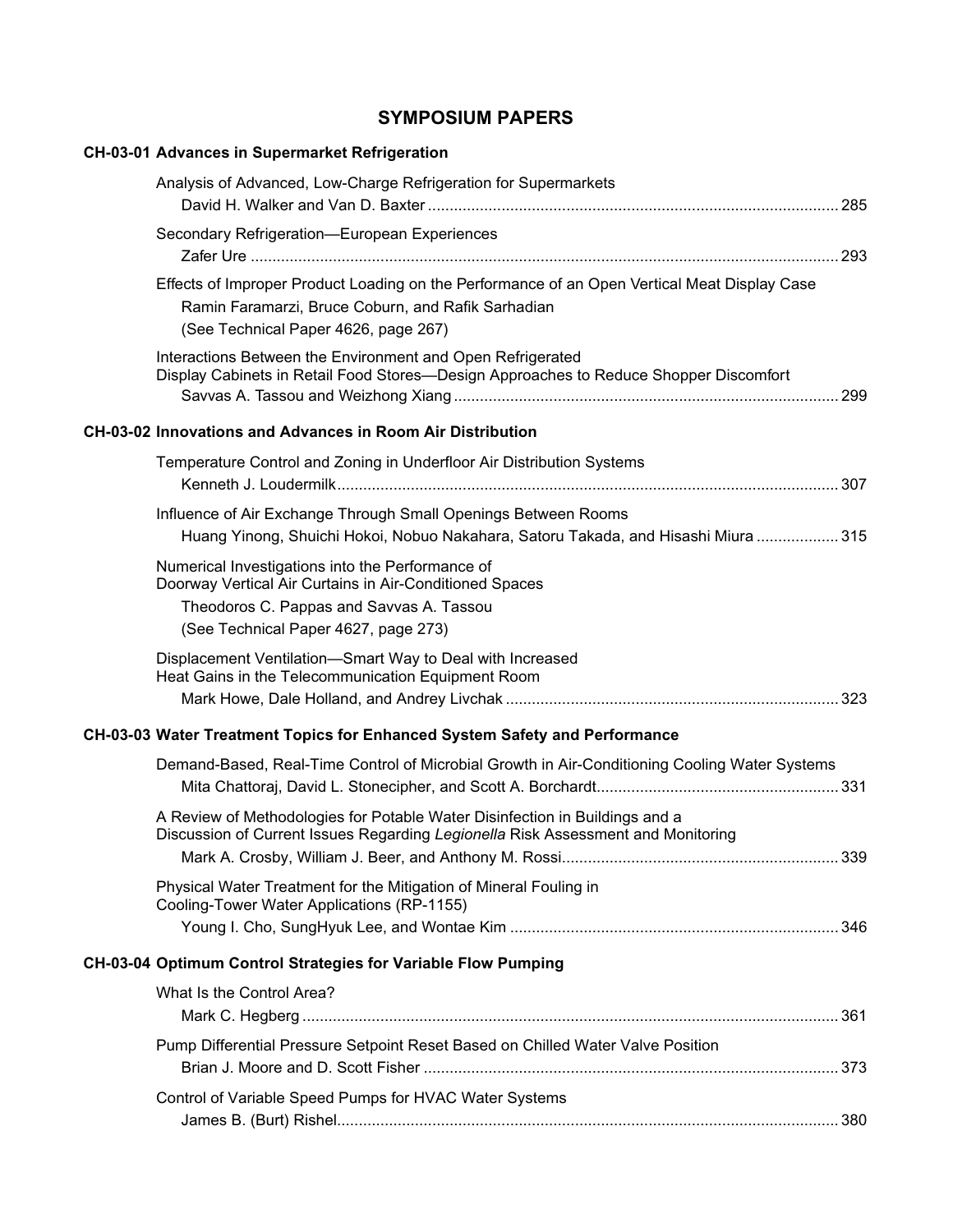## **CH-03-05 Absorption/Sorption Heat Pumps and Refrigeration Systems**

| Absorption Systems for Combined Heat and Power: The Problem of Part-Load Operation                                                                       |  |
|----------------------------------------------------------------------------------------------------------------------------------------------------------|--|
| Proof-of-Concept Design and Experimental Validation of a<br>Waste Heat Driven Absorption Transport Refrigerator                                          |  |
| Modeling of Local Measured Heat and Mass Transfer<br>Variations in a Microchannel Ammonia-Water Absorber                                                 |  |
| Vapor Pressure and Specific Heat of LiBr-H <sub>2</sub> O at High Temperature                                                                            |  |
| CH-03-06 Current Issues in Duct Design, Construction, and Airflow Measurement                                                                            |  |
| A Duct Performance Model That Includes the Effects of Leakage                                                                                            |  |
| Predicting Performance of Reinforced, Circular Spiral Lockseam Ducts Under Negative Pressure                                                             |  |
| Main Loss Coefficient Measurements for Flat Oval Tees and Laterals (RP-690)                                                                              |  |
| Improving Airflow Measurements by a New Inlet Nozzle Contour                                                                                             |  |
| CH-03-07 Advances and Issues in Residential Thermal Distribution Efficiency                                                                              |  |
| System Interactions in Forced-Air Heating and Cooling Systems, Part I:<br>Equipment Efficiency Factors (RP-1165)                                         |  |
|                                                                                                                                                          |  |
| Insights Into Improved Ways to Measure Residential Duct Leakage (RP-1164)                                                                                |  |
| Air Handler Leakage: Field Testing Results in Residences<br>James B. Cummings, Charles R. Withers, Jr.,                                                  |  |
|                                                                                                                                                          |  |
| Comparison Between Predicted Duct Effectiveness from Proposed<br>ASHRAE Standard 152P and Measured Field Data for Residential Forced Air Cooling Systems |  |
| Thermal Comfort Assessment of Conventional and<br>High-Velocity Distribution Systems for Cooling Season                                                  |  |
|                                                                                                                                                          |  |
| CH-03-08 Air-to-Carbon Dioxide Heat Exchangers                                                                                                           |  |
| Two-Phase Flow Pattern, Heat Transfer, and Pressure Drop in Microchannel Vaporization of $CO2$                                                           |  |
| Experimental Heat Transfer Coefficients of $CO2$ in a Microchannel Evaporator                                                                            |  |
|                                                                                                                                                          |  |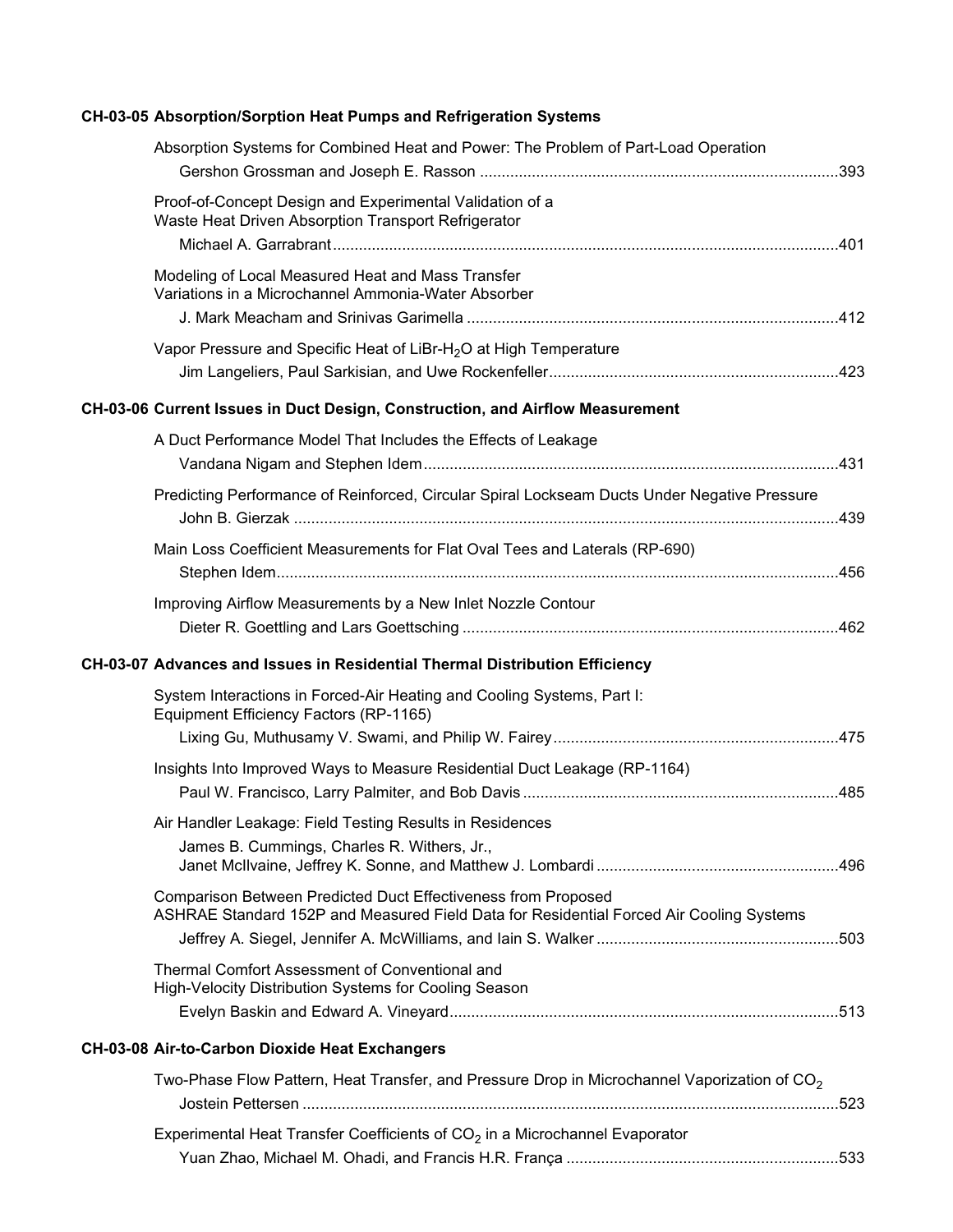| Contribution of Heat Exchangers in Improved Performance of<br>New Generation Automotive Air-Conditioning System with R-744                    |  |
|-----------------------------------------------------------------------------------------------------------------------------------------------|--|
|                                                                                                                                               |  |
| CH-03-09 Recent Advances in Energy Simulation: Building Loads                                                                                 |  |
| Whole Building Energy Simulation with a Three-Dimensional Ground-Coupled Heat Transfer Model                                                  |  |
| Modeling Transient Performance of Two-Dimensional and<br>Three-Dimensional Building Assemblies (RP-1145)                                      |  |
|                                                                                                                                               |  |
| Whole Building Hygrothermal Simulation Model                                                                                                  |  |
| ASHRAE Toolkit for Building Load Calculations (RP-987)<br>Curtis O. Pedersen, Daniel E. Fisher, Richard J. Liesen, and Richard K. Strand  583 |  |
| <b>CH-03-10 Improvements in Fenestration Analysis</b>                                                                                         |  |
| THERM Simulations of Window Indoor Surface Temperatures for Predicting Condensation                                                           |  |
| Quantification of Air Leakage Effects on the Condensation Resistance of Windows                                                               |  |
| Solar Heat Gain through a Skylight in a Light Well                                                                                            |  |
| CH-03-11 International Thermal Storage Developments                                                                                           |  |
| Chilled Water Storage in Western Australia                                                                                                    |  |
| Thermal Energy Storage Systems Utilizing Cutoff Wall-Enclosed Aquifers                                                                        |  |
| Phase-Change Materials and Chemical Reactions for Thermal Energy Storage                                                                      |  |
| <b>CH-03-12 Interoperable Computer Applications</b>                                                                                           |  |
| Identifying Building Design Information Necessary for<br>Commissioning and Proper System Operation (RP-1032)                                  |  |
|                                                                                                                                               |  |
| A Data Model for Capturing Life-Cycle Data for Re-Use During Building Commissioning (RP-1032)                                                 |  |
| Software Interoperability for Energy Simulation                                                                                               |  |